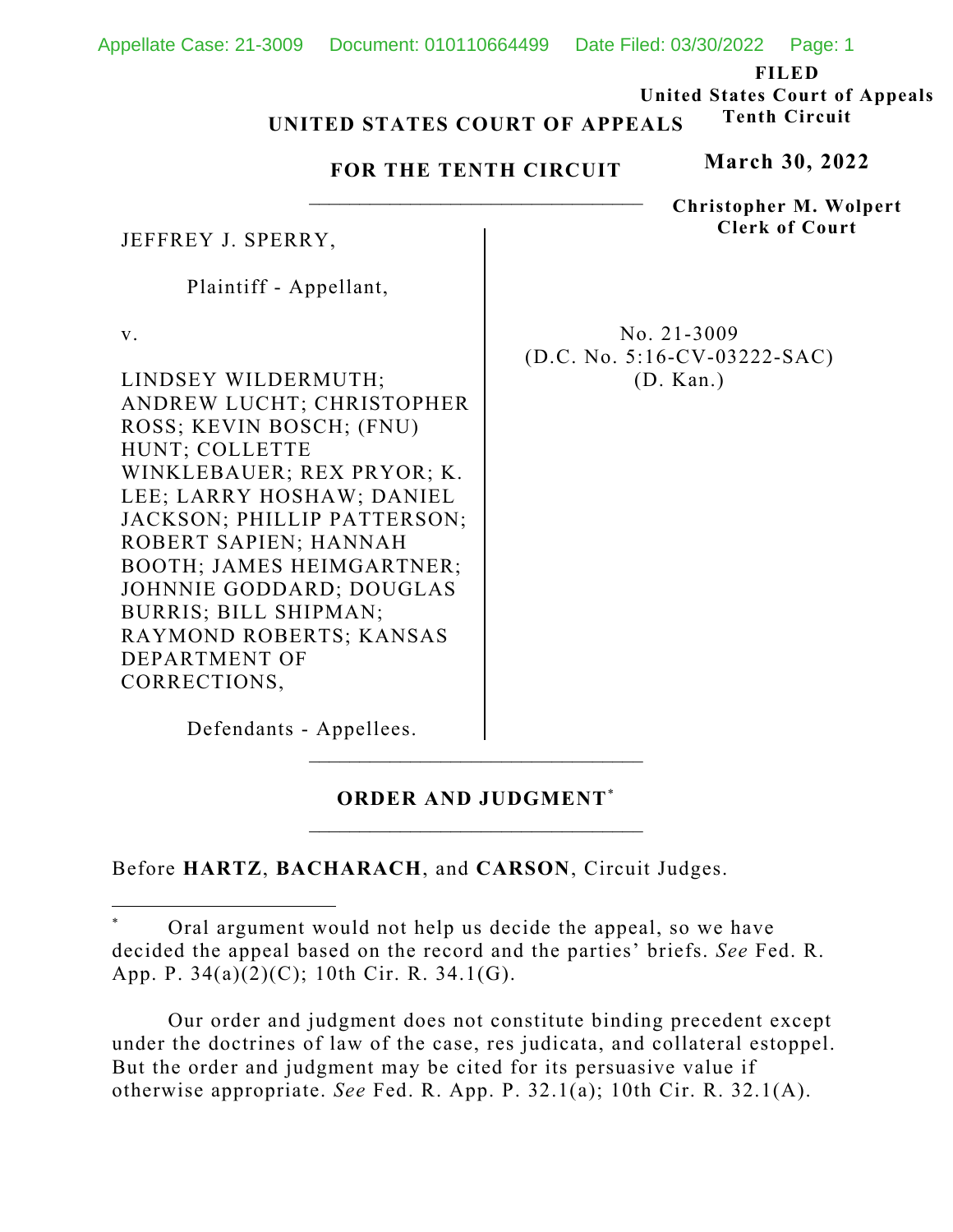\_\_\_\_\_\_\_\_\_\_\_\_\_\_\_\_\_\_\_\_\_\_\_\_\_\_\_\_\_\_\_\_\_

This appeal involves ten claims by a Kansas prisoner, Mr. Jeffrey Sperry. In these claims, Mr. Sperry complains of placement and conditions in administrative segregation, housing in a cell infested with roaches, systematic deprivation of sleep, withholding of publications that had been mailed, denial of access to a law library and legal assistance, seizure and loss of personal property and legal materials, deprivation of fair hearings in disciplinary matters, and shortcomings in the grievance system. The defendants include the Kansas Department of Corrections and eighteen prison employees.

The defendants moved, in the alternative, for dismissal or summary judgment. The district court stated that it was granting "Defendants' motion" but didn't say which motion was being granted. We treat the ruling as a dismissal and reverse the dismissal of Mr. Sperry's claims

- against Lindsey Wildermuth and Andrew Lucht for retaliation through placement in administrative segregation and
- against K. Lee, Bill Shipman, Hannah Booth, and Robert Sapien for withholding of mail.

We affirm the dismissal of Mr. Sperry's other claims.

# **I. Characterization of the Ruling and the Standard of Review**

Because the defendants had moved alternatively for dismissal or summary judgment, we must decide which motion was granted.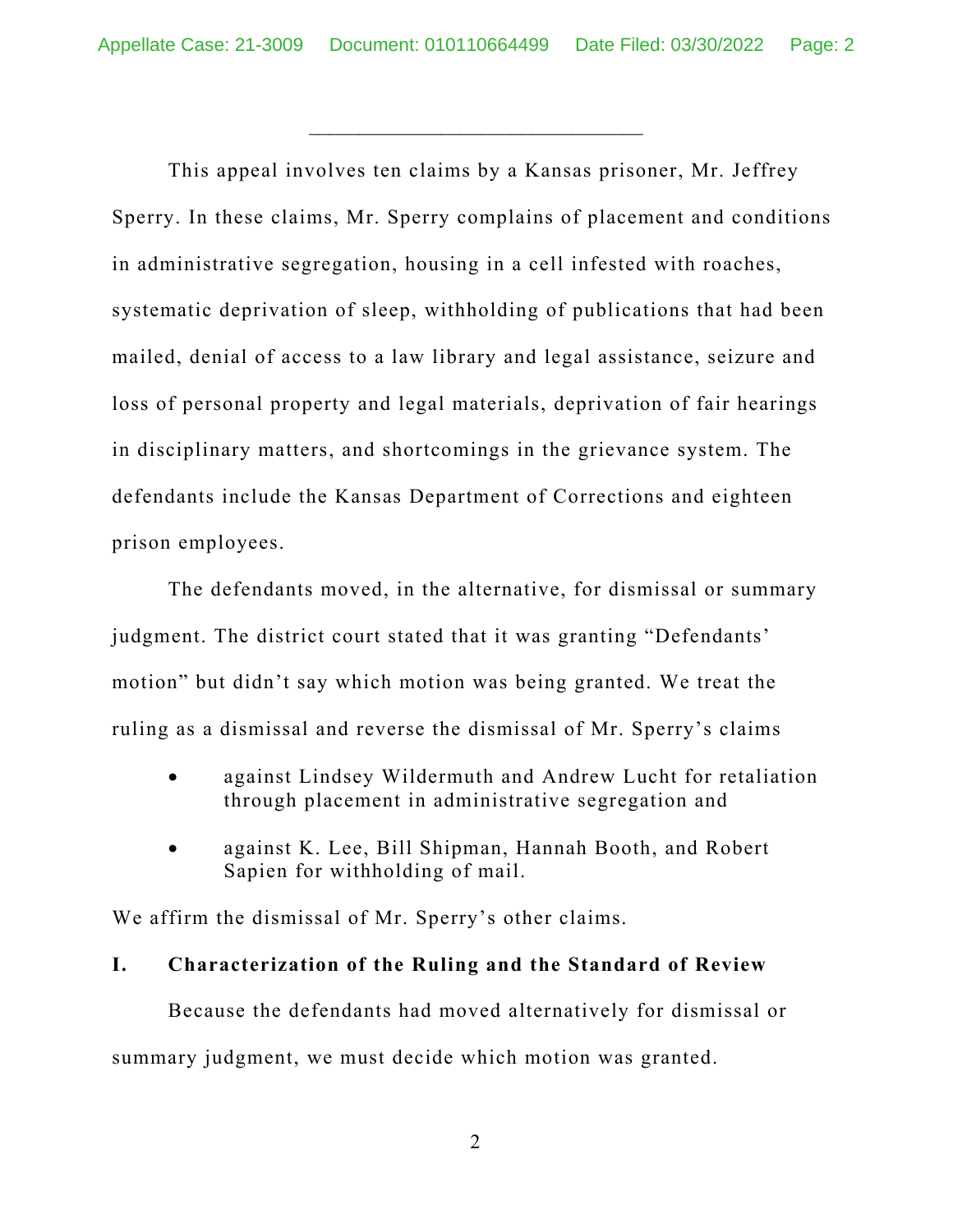Some of the court's language suggests that the ruling constituted a grant of summary judgment. For example, the court said that it was deciding "the motion under the request for summary judgment contained therein." R. at 667. And in the conclusion, the court used the terminology of summary judgment, granting "judgment as a matter of law" based on the absence of a "genuine issue as to any material fact." *Id.* at 691; *see* Fed. R. Civ. P. 56(a) (stating that "[t]he court shall grant summary judgment if the movant shows that there is no genuine dispute as to any material fact and the movant is entitled to judgment as a matter of law").

But the court used other language suggesting dismissal for failure to state a valid claim. *See* Fed. R. Civ. P. 12(b)(6). For example, the disposition stated that "[t]his matter is dismissed for failure to state a claim upon which relief can be granted." R. at 691 (bolding omitted). And when concluding each section, the court said that it was dismissing each cause of action for failure to state a valid claim.<sup>1</sup>

In their briefs, both parties treat the ruling as a dismissal for failure to state a valid claim.<sup>2</sup> Given the ambiguity in the ruling, we accept the

<sup>1</sup> On appeal, the defendants don't present an alternative argument to affirm based on their summary-judgment motion.

<sup>2</sup> Mr. Sperry's characterization isn't consistent. For example, in his notice of appeal, he treats the ruling as an "order of summary judgment." R. at 693. In his appeal brief, however, he consistently refers to the ruling as one for dismissal for failure to state a valid claim. He also argues that if the defendants question the evidentiary support for any of the claims, they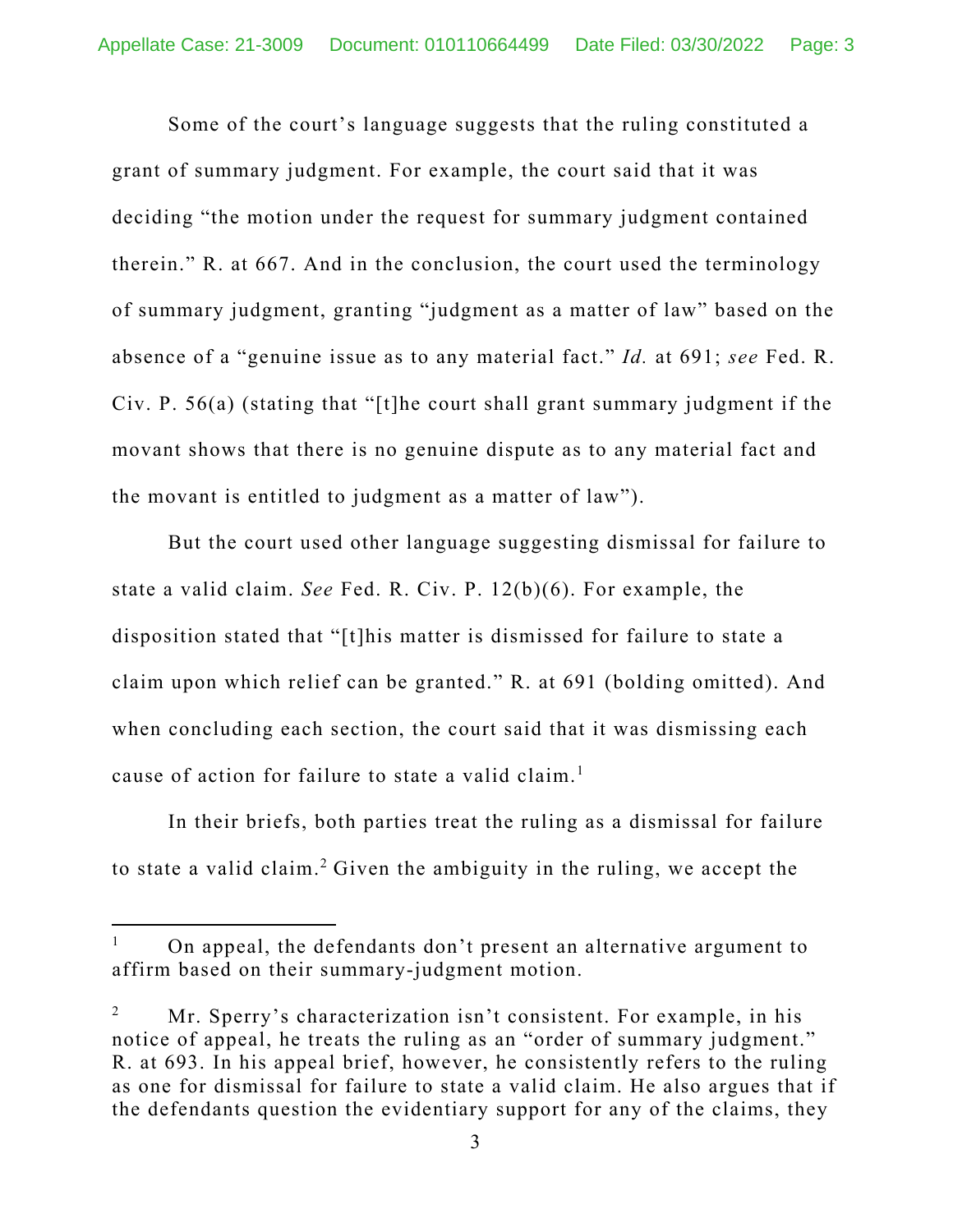parties' characterization. We thus apply the standard used when the district court dismisses an action for failure to state a valid claim.

That standard of review is de novo. *Acosta v. Jani-King of Okla., Inc.*, 905 F.3d 1156, 1158 (10th Cir. 2018). Engaging in de novo review, we credit the factual allegations in the complaint and view them favorably to Mr. Sperry. *SEC v. Shields*, 744 F.3d 633, 640 (10th Cir. 2014). But the complaint must contain sufficient factual allegations to state a claim for relief that is facially plausible. *Ashcroft v. Iqbal*, 556 U.S. 662, 678 (2009).

# **II. Constitutional Claims**

In the complaint, Mr. Sperry alleges many constitutional violations. The district court dismissed each claim.

# **A. Placement in Administrative Segregation**

Mr. Sperry was put in administrative segregation, leading to claims involving violation of the First and Fourteenth Amendments.<sup>3</sup>

# **1. First Amendment (Retaliation)**

In asserting a violation of the First Amendment, Mr. Sperry alleges retaliation for his exercise of constitutionally protected activity. The

can move for summary judgment after the completion of discovery. Appellant's Opening Br. at 6–11.

<sup>3</sup> In the complaint, Mr. Sperry also asserted that his placement in administrative segregation had violated the Eighth Amendment and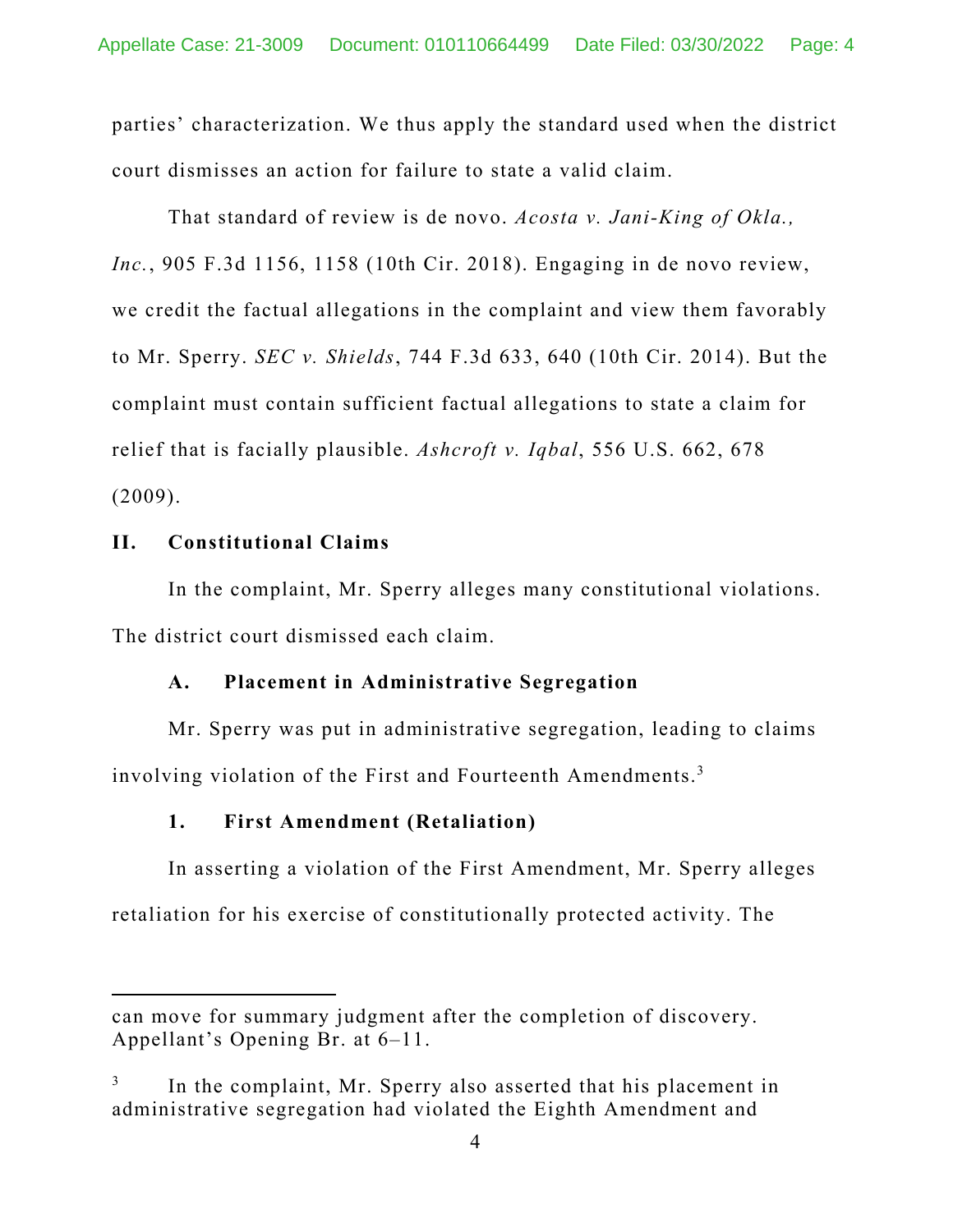district court dismissed this claim, stating that Mr. Sperry had failed to adequately plead facts showing each defendant's substantial motivation to retaliate for protected conduct. For most of the defendants, we agree. But not for two prison employees (Lindsey Wildermuth and Andrew Lucht).

A retaliation claim bears three elements: (1) identification of constitutionally protected activity, (2) conduct "that would chill a person of ordinary firmness from continuing to engage in that activity," and (3) facts indicating that the conduct was intended to respond to the exercise of protected activity. *Gee v. Pacheco*, 627 F.3d 1178, 1189 (10th Cir. 2010). The complaint contains allegations that would satisfy each element.

The first element involves protected activity. Mr. Sperry says that he helped other inmates in their litigation, and the defendants point out that such help isn't constitutionally protected. *Shaw v. Murphy*, 532 U.S. 223, 231 (2001). But Mr. Sperry also claims that he brought his own civil suit, which is constitutionally protected. *Cohen v. Longshore*, 621 F.3d 1311, 1317–18 (10th Cir. 2010); *Trujillo v. Williams*, 465 F.3d 1210, 1226–27 (10th Cir. 2006).

The second element is conduct that would inhibit continued pursuit of Mr. Sperry's civil case. In the complaint, Mr. Sperry alleged that Ms.

Fourteenth Amendment's Equal Protection Clause. He does not reassert these claims here.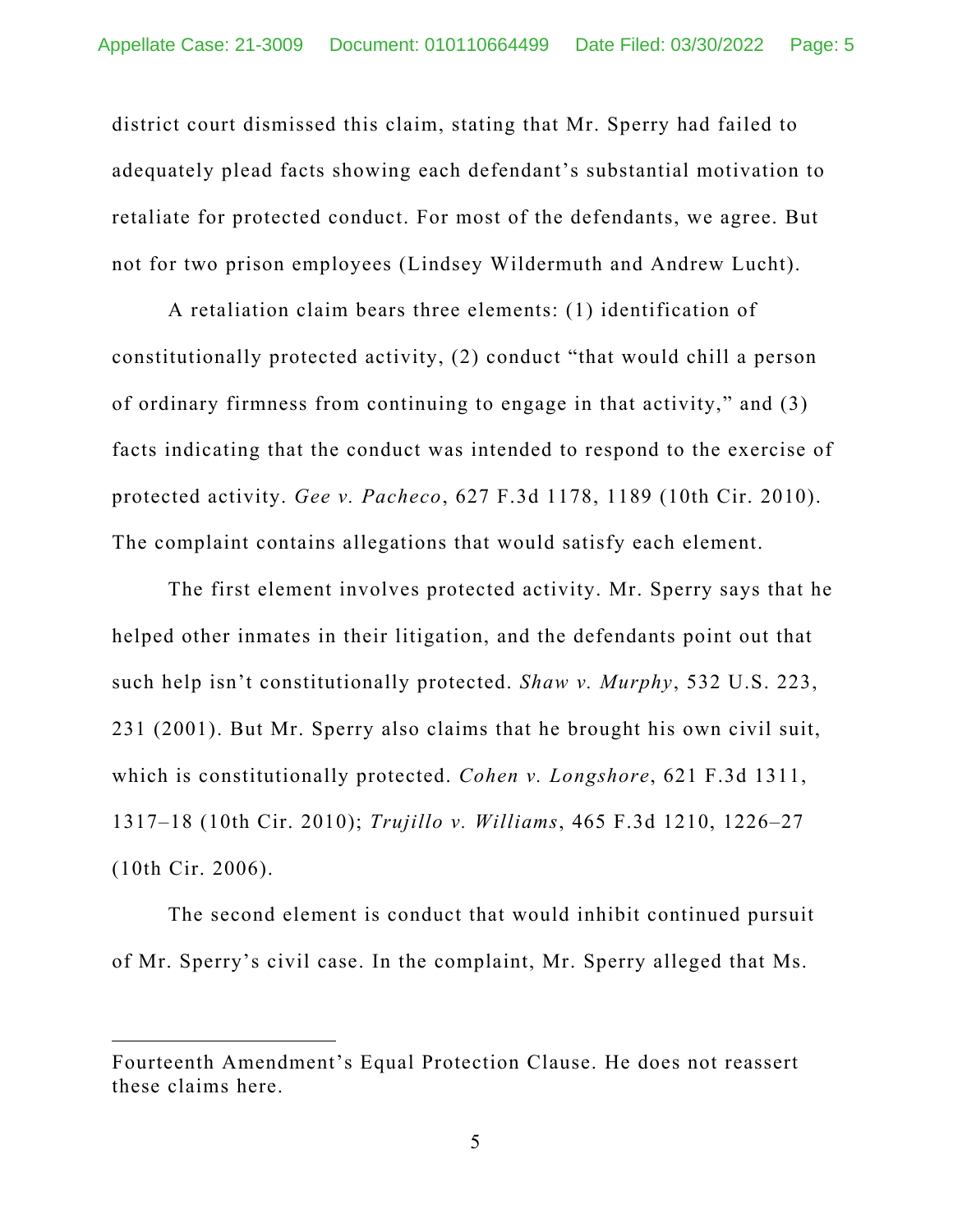Wildermuth and Mr. Lucht had imposed administrative segregation, which resulted in transfer to another prison with harsher conditions. A factfinder could reasonably infer that the harsher conditions could chill a person of ordinary firmness from continued pursuit of a civil case. *Gee*, 627 F.3d at 1189; *Fogle v. Pierson*, 435 F.3d 1252, 1263–64 (10th Cir. 2006).

The third element involves a retaliatory motive. The defendants attribute placement in administrative segregation to a disciplinary violation. But Mr. Sperry disagrees, attributing placement in administrative segregation to retaliation. He alleges that Ms. Wildermuth and Mr. Lucht monitored the civil suit, Ms. Wildermuth issued a disciplinary report riddled with errors and refused to make corrections, and Ms. Wildermuth blamed the mistakes on a department run by Mr. Lucht. From these allegations, a factfinder could reasonably infer a retaliatory motive.

We thus conclude that Mr. Sperry adequately pleaded satisfaction of each element as to Ms. Wildermuth and Mr. Lucht. But Mr. Sperry did not plausibly allege the participation of any of the other defendants in the retaliatory transfer to administrative segregation.<sup>4</sup> We thus reverse the dismissal of this claim only as to Ms. Wildermuth and Mr. Lucht.5

<sup>4</sup> The other defendants on this claim are Raymond Roberts, Johnnie Goddard, Collette Winklebauer, Rex Pryor, Phillip Patterson, Larry Hoshaw, Daniel Jackson, and James Heimgartner.

<sup>5</sup> Mr. Sperry also alleged a conspiracy and argues on appeal that this conspiracy included his placement in administrative segregation.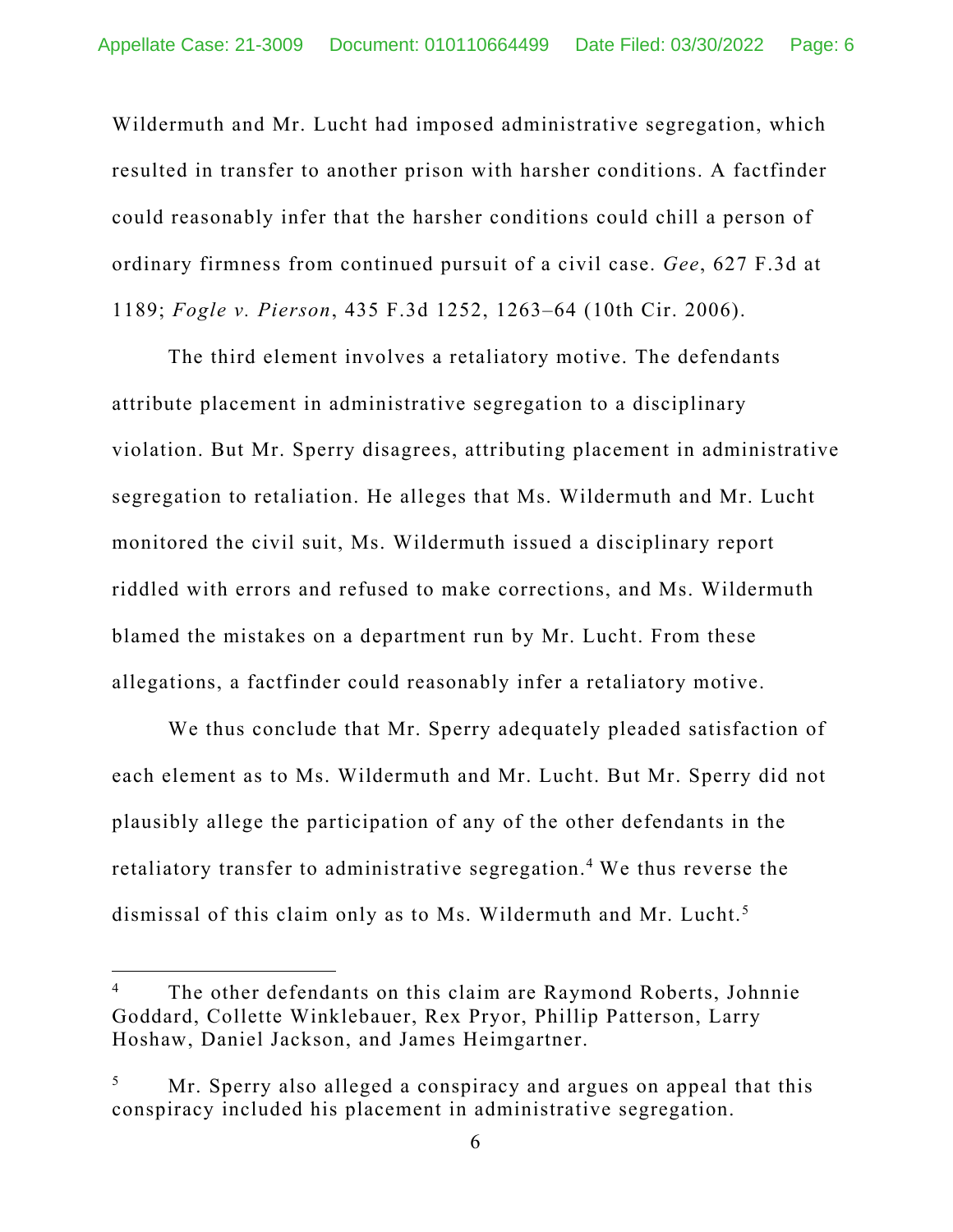# **2. Fourteenth Amendment (Due Process)**

Mr. Sperry also claims a denial of due process in violation of the Fourteenth Amendment. The district court dismissed this claim, and we agree with this ruling.

The Fourteenth Amendment requires due process only if the defendant affected a liberty or property interest. *Ky. Dep't of Corr. v. Thompson*, 490 U.S. 454, 460 (1989). Mr. Sperry alleges a liberty interest based on the state's regulations governing placement in administrative segregation.

But a liberty interest can arise from state regulations only when they extend the duration of confinement or impose an "atypical and significant hardship on the inmate in relation to the ordinary incidents of prison life." *Sandin v. Conner*, 515 U.S. 472, 484, 487 (1995). The district court properly concluded that Mr. Sperry had failed to allege facts showing that the placement in administrative segregation extended his prison confinement or constituted an "atypical and significant hardship" in comparison to the typical terms of prison confinement. *Id.* 

To determine whether the conditions were atypical and significant, the court engages in a fact-intensive assessment, considering the totality of

Appellant's Opening Br. at 5. But this argument consists only of a single sentence and is conclusory. We thus affirm the dismissal of the conspiracy claim related to the placement in administrative segregation. *Cummings v. Dean*, 913 F.3d 1227, 1235–36 (10th Cir. 2019).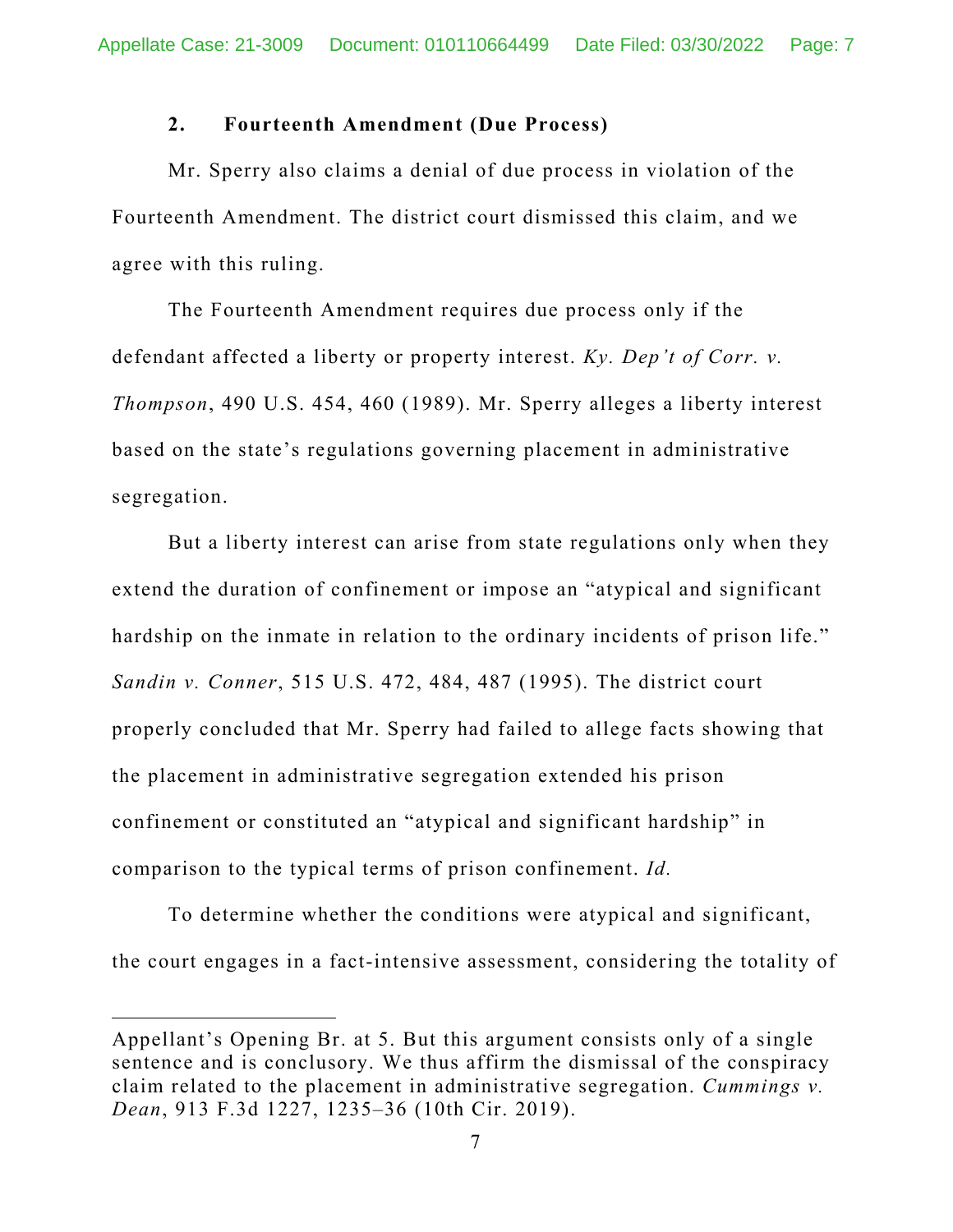the circumstances. *Rezaq v. Nalley*, 677 F.3d 1001, 1012 (10th Cir. 2012). This assessment includes four factors:

- 1. the existence of a legitimate penological interest,
- 2. the extremity of the conditions,
- 3. the possible effect on the duration of confinement, and
- 4. the indeterminate nature of the placement.

*Est. of DiMarco v. Wyo. Dep't of Corr.*, 473 F.3d 1334, 1342 (10th Cir. 2007).

On the first factor, Mr. Sperry pleaded a factual basis to question the legitimacy of the penological interest, for he attributed his placement in administrative segregation to petty retaliation.

On the second factor, Mr. Sperry alleged various losses of privileges:

- lockdown for 24 hours without human interaction,
- constant lighting in the cell,
- lack of visitation,
- limited access to outside recreation,
- limited shower access,
- lack of law-library access,
- lack of opportunities to participate in religious ceremonies,
- lack of access to publications,
- lack of mental-health programs,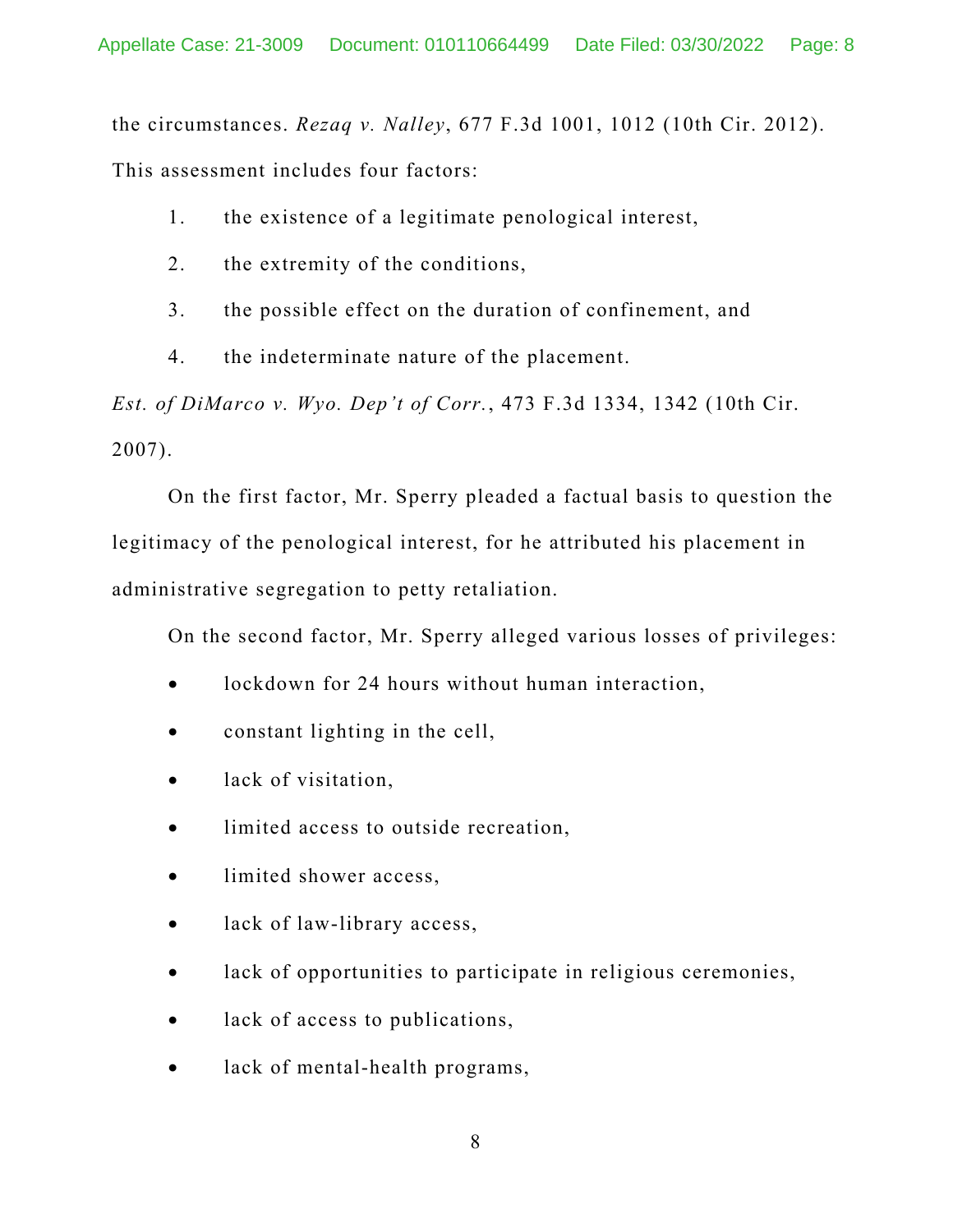- inability to participate in work-release programs,
- cuffing and connection to a dog leash upon exit from the cell,
- inability to participate in fundraisers,
- inability to access his JPay account,
- inability to use his MP4 player, and
- limited ability to purchase items from the commissary.

R. at 152. We've regarded similar restrictions as typical and insignificant in comparison to the ordinary incidents of prison life. *Rezaq v. Nalley*, 677 F.3d 1001, 1014–15 (10th Cir. 2012); *see also Requena v. Roberts*, 893 F.3d 1195, 1218 (10th Cir. 2018) ("[R]estrictions on an inmate's telephone use, property possession, visitation and recreation privileges are not different in such degree and duration as compared with the ordinary incidents of prison life." (internal quotation marks omitted)). $6$ 

 On the third factor, placement in administrative segregation doesn't affect the duration of the sentence. Mr. Sperry complains that he couldn't participate in rehabilitation programs or in work release, which could have hurt his chances to obtain parole at his 2020 hearing. But there's little in

<sup>6</sup> In non–precedential opinions, we have also concluded that similar conditions at this prison weren't severe enough to create a liberty interest. *Shields v. Cline*, 829 F. App'x 321, 324 (10th Cir. 2020) (unpublished); *Stallings v. Werholtz*, 492 F. App'x 841, 845 (10th Cir. 2012) (unpublished).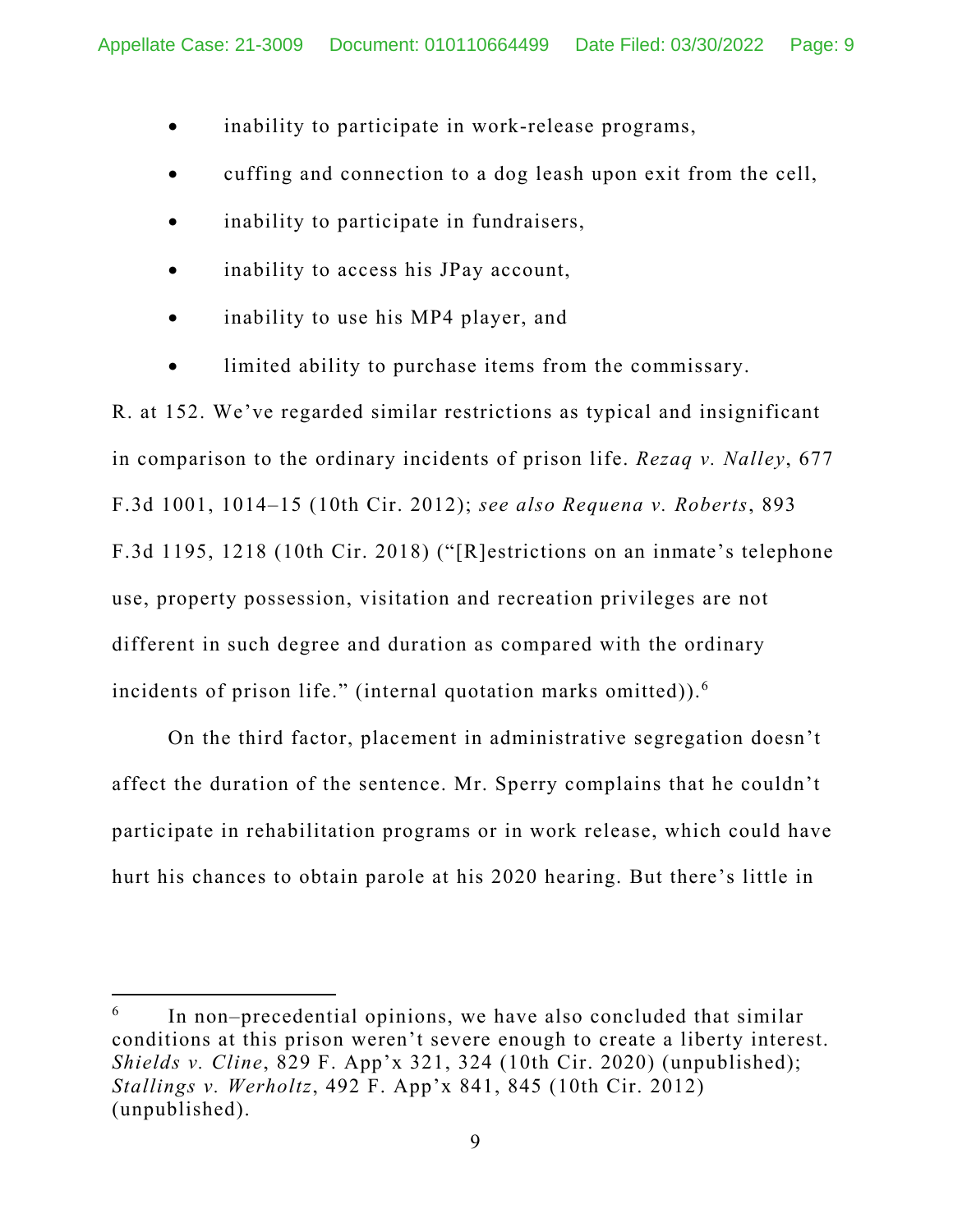the complaint to assess Mr. Sperry's chance of getting parole even if he could have participated in these programs.

 On the fourth factor, Mr. Sperry doesn't allege that he was to remain in administrative segregation for an indefinite period.

 Given the factors as a whole, we conclude that Mr. Sperry's "placement in administrative segregation . . . does not give rise to a liberty interest." *Talley v. Hesse*, 91 F.3d 1411, 1413 (10th Cir. 1996). Because no liberty interest existed, the Fourteenth Amendment did not require due process. *Templeman v. Gunter*, 16 F.3d 367, 371 (10th Cir. 1994). So this claim was properly dismissed.

### **B. Infestation of Roaches**

Mr. Sperry also claims that his cell swarmed with roaches for roughly 2 ½ months. This claim implicates the Eighth Amendment, which is violated only if the prison official recognizes and "disregards an excessive risk to inmate health or safety." *Farmer v. Brennan*, 511 U.S. 825, 837 (1994).7

 Mr. Sperry acknowledges in the complaint that he was told that the defendants had an exterminator regularly spray for roaches. (He does not

<sup>7</sup> In the complaint, Mr. Sperry alleged that at any one time, 3–20 roaches could be seen anywhere in the cell. Despite these allegations, the district court concluded that the alleged infestation was not serious enough to implicate the Eighth Amendment. We need not address this issue and express no opinion on the objective seriousness of the alleged infestation of roaches.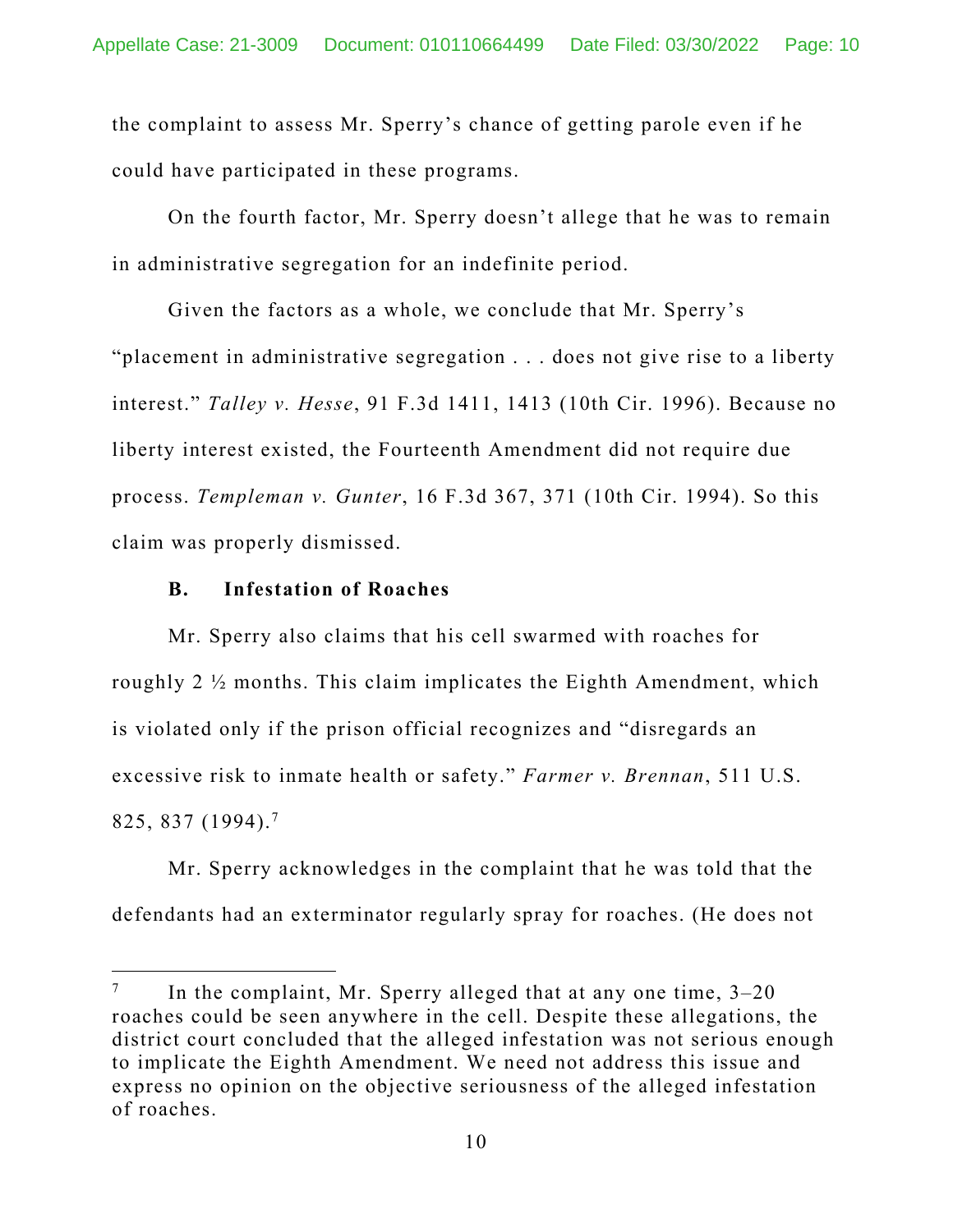question the truthfulness of what was said.) Given the efforts to rid the cell of roaches, Mr. Sperry has failed to allege a plausible basis to infer conscious disregard to his health or safety. *See Wishon v. Gammon*, 978 F.2d 446, 449 (8th Cir. 1992) (upholding summary judgment for prison officials based on evidence that they regularly sprayed the cells for pests).

### **C. Sleep Deprivation**

Mr. Sperry also claims an Eighth Amendment violation from the deprivation of sleep. The alleged sleep deprivation consisted of constant lighting of every cell and wakening of every inmate throughout the night.

The district court dismissed this claim for two reasons: (1) Mr. Sperry hadn't alleged the participation of any of the defendants, and (2) the sleep interruptions hadn't deprived Mr. Sperry of the minimal measures of life's necessities.

 Even if we were to reject the second reason, Mr. Sperry hasn't questioned the first reason for dismissal of this claim. By failing to challenge that reason, Mr. Sperry waived his opportunity to show personal participation of the defendants. *See Moya v. Garcia*, 895 F.3d 1229, 1233 (10th Cir. 2018) (stating that the plaintiff must allege facts showing how each defendant "had been personally involved in the underlying violations through their own participation or supervisory control").

11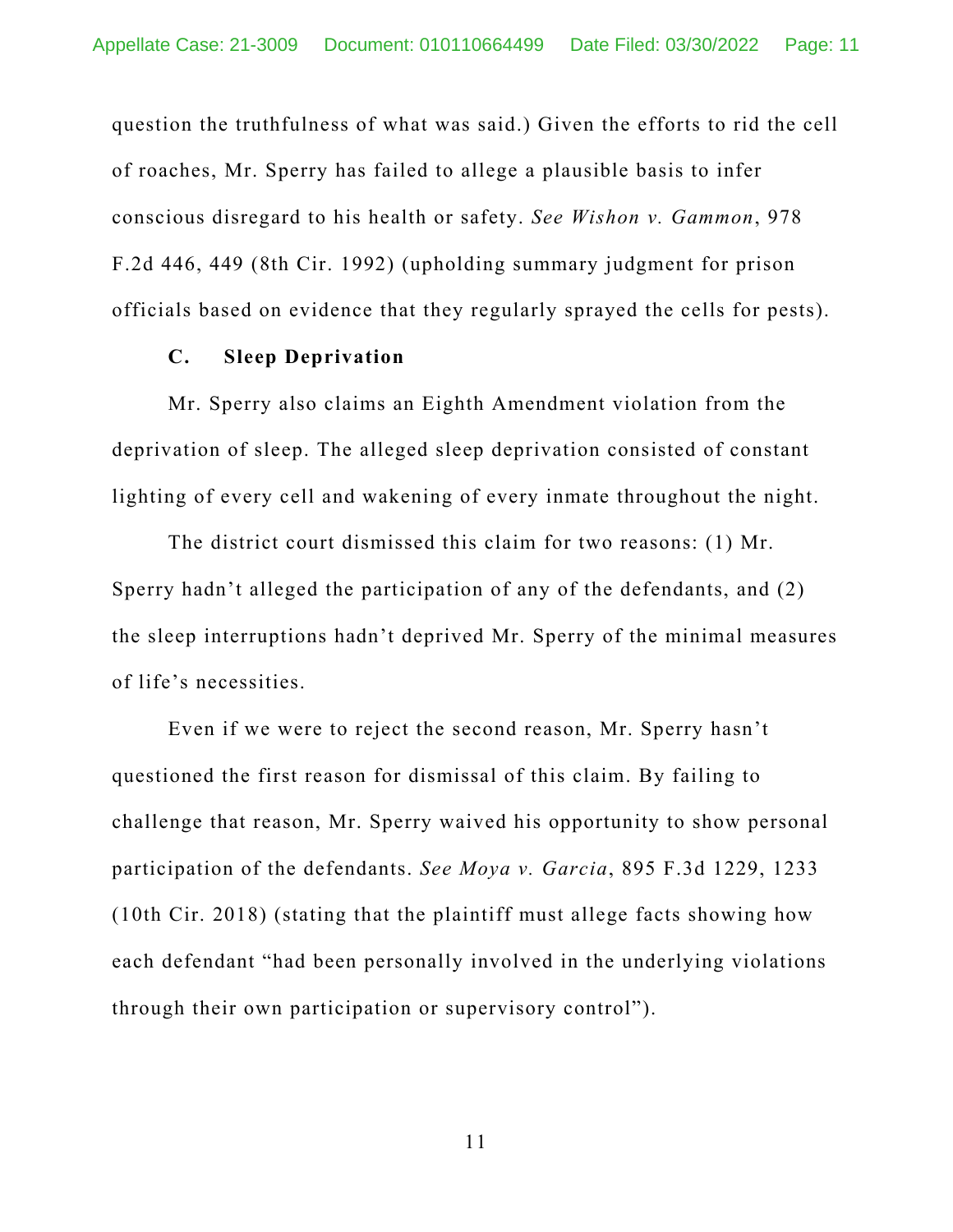### **D. Withholding of a Book, Magazines, and a Photograph**

Prison authorities prevented mail delivery of a book, three magazines, and a photograph.<sup>8</sup> Based on the inability to obtain these materials, Mr. Sperry alleges violation of the First and Fourteenth Amendments.

On this claim, the district court reasoned that prison authorities had a legitimate penological objective to withhold the book, magazines, and photograph. But the court ruled on a motion to dismiss, which limited the universe of facts to those alleged in the amended complaint. *See* Part I, above.<sup>9</sup> In the amended complaint, Mr. Sperry needed only to "plead facts from which a plausible inference [could] be drawn that the action was not reasonably related to a legitimate penological interest." *Gee v. Pacheco*,

<sup>8</sup> In the complaint, Mr. Sperry also alleged withholding of a second book (*Full Blast* by Janet Evanovich and Charlotte Hughes). But he acknowledged in district court that this incident had fallen outside the limitations period.

<sup>9</sup> Prison officials relied on an investigative report (otherwise called a "*Martinez* report") for their summary-judgment motion, but the district court ruled on the motion to dismiss rather than the motion for summary judgment. When ruling on a motion to dismiss for failure to state a valid claim, the court can consider investigative reports only if "the plaintiff challenges a prison's policies or established procedures and the [investigative] report's description of the policies or procedures remains undisputed after plaintiff has an opportunity to respond." *Gee v. Pacheco*, 627 F.3d 1178, 1186 (10th Cir. 2010) (quoting *Hall v. Bellmon*, 935 F.2d 1106, 1112 (10th Cir. 1991)). As the defendants point out, Mr. Sperry hasn't challenged the prison's policies or procedures. Appellees' Resp. Br. at 25. So we cannot consider the investigative report.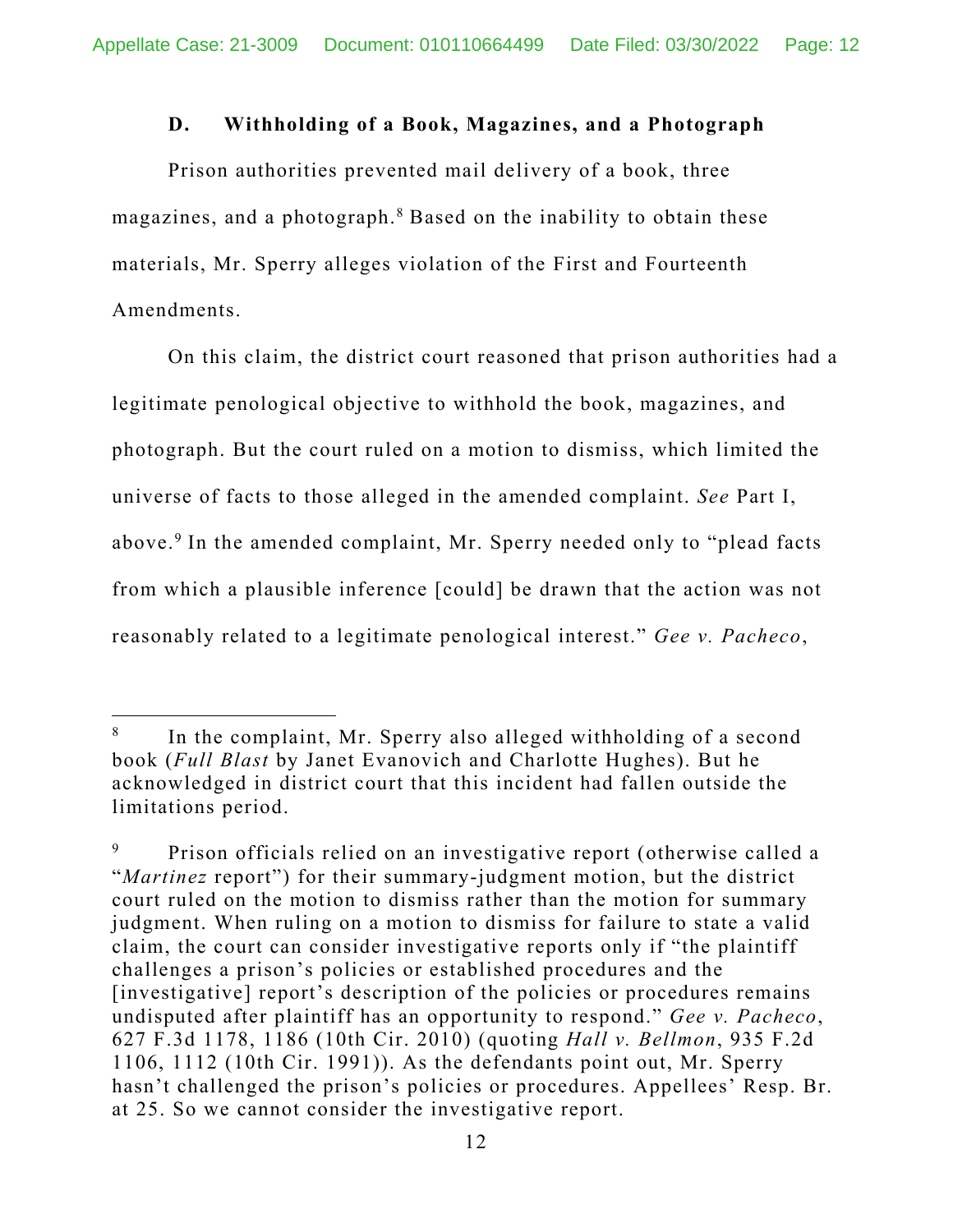627 F.3d 1178, 1188 (10th Cir. 2010). Mr. Sperry's allegations satisfied

this standard.

He alleges five facts:

- 1. Authorities seized a *Us Weekly* magazine because it contained an advertisement for drink recipes, but
	- there's no rule against possession of publications containing drink recipes and
	- authorities allowed many other publications containing the same advertisement.
- 2. Authorities withheld an issue of *Wired Magazine*, stating that it posed a threat to the security of the facility. But Mr. Sperry's family saw nothing in the magazine that could remotely threaten security.
- 3. Authorities seized a second issue of *Wired Magazine* , but never gave a reason for seizing it.
- 4. Authorities seized the book *The Target* and identified five pages as improper. These pages contained fictional discussions
	- about the length of a prisoner's incarceration,
	- between two death-row inmates,
	- about vetting of CIA agents, and
	- about the selection of two CIA agents for a mission.
- 5. Authorities seized a photograph of a sexily dressed female, but it was not pornographic.

The amended complaint contained nothing to suggest a penological objective to seize these materials. So the district court erred in dismissing the First Amendment claim for withholding Mr. Sperry's mail.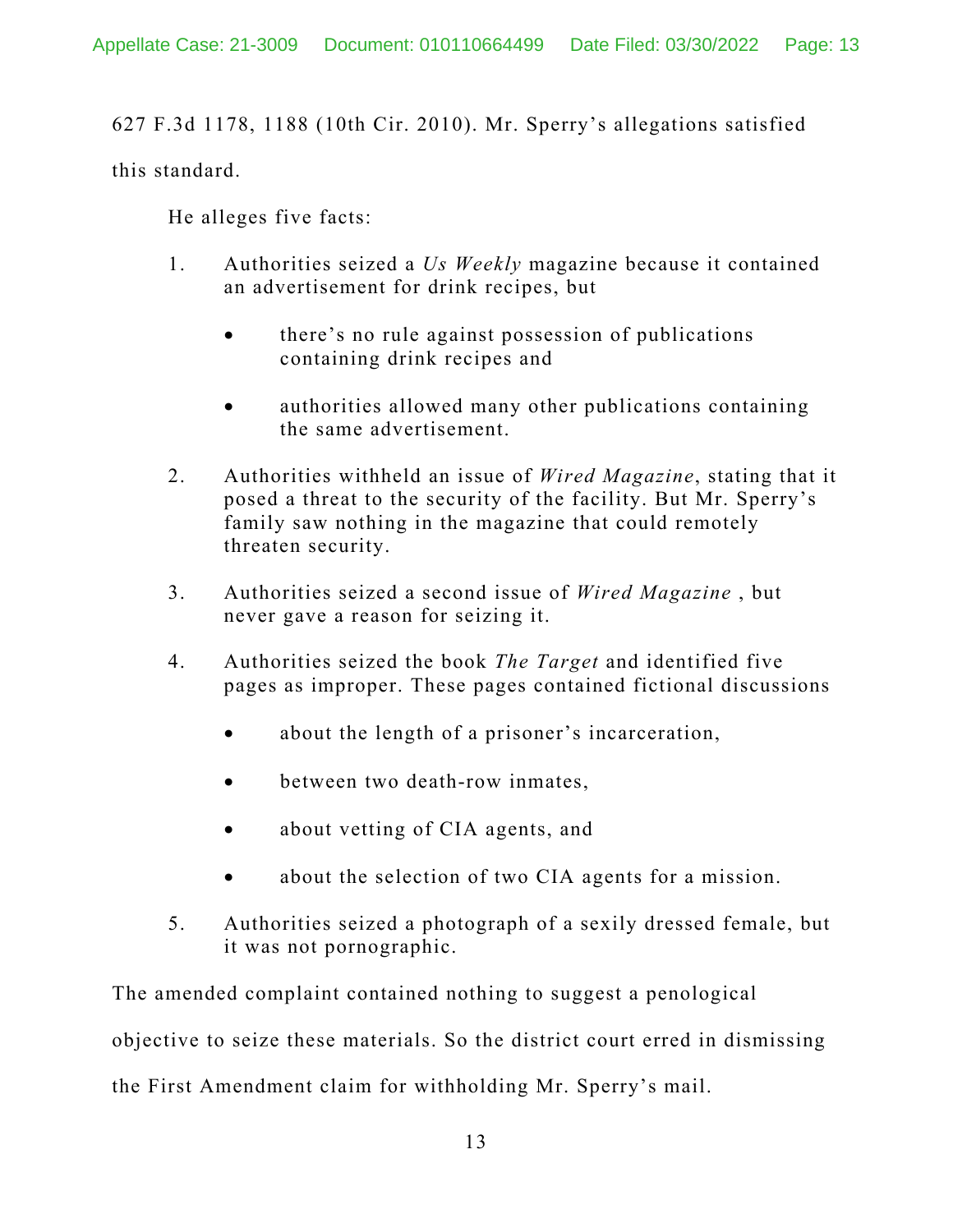The resulting issue is which defendants should remain on this claim. Mr. Sperry alleged direct involvement by K. Lee, Bill Shipman, Hannah Booth, and Robert Sapien. So these defendants should remain on this claim. But Mr. Sperry also asserted this claim against Raymond Roberts, Johnnie Goddard, Douglas Burris, Rex Pryor, James Heimgartner, and Collette Winklebauer based on their failures to properly address administrative appeals. Those alleged failures would not constitute personal participation. *See Gallagher v. Shelton*, 587 F.3d 1063, 1069 (10th Cir. 2009) (stating that "a denial of a grievance, by itself without any connection to the violation of constitutional rights alleged by plaintiff, does not establish personal participation under [42 U.S.C.] § 1983"). So the dismissals were correct for Mr. Roberts, Mr. Goddard, Mr. Burris, Mr. Pryor, Mr. Heimgartner, and Ms. Winklebauer.

 The district court also properly dismissed the Fourteenth Amendment claim. The court reasoned that (1) Mr. Sperry could have the materials sent elsewhere and (2) he had an adequate remedy in state court. On appeal, Mr. Sperry does not say what was wrong with the reasoning on the Fourteenth Amendment claim. We thus affirm the dismissal of this claim. *See Nixon v. City & Cty. of Denver*, 784 F.3d 1364, 1366 (10th Cir. 2015) (stating that the appellant must "explain what was wrong with the reasoning that the district court relied on in reaching its decision"); *see also Garrett v. Selby Connor Maddux & Janer*, 425 F.3d 836, 840–41 (10th Cir. 2005) (stating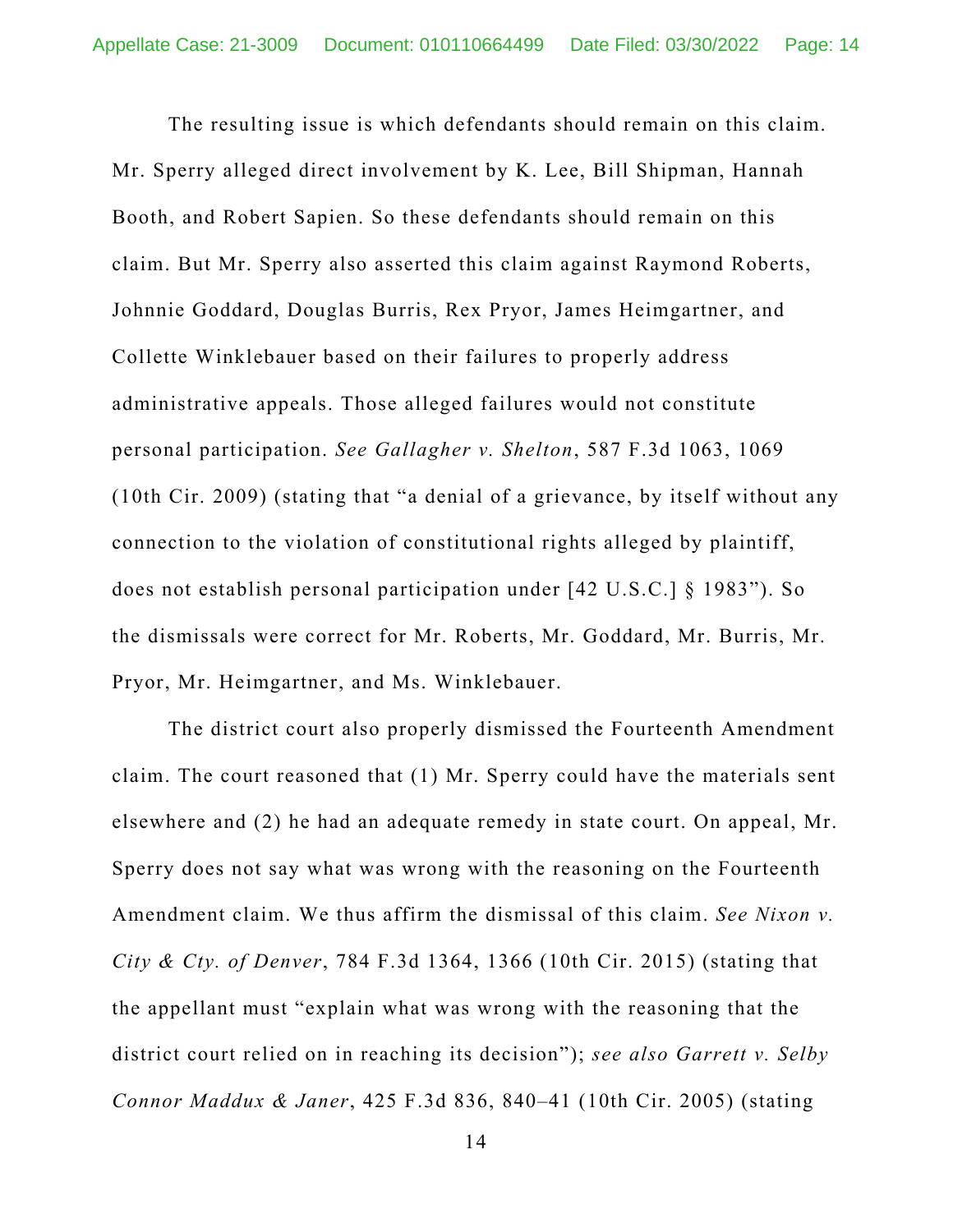that even unrepresented litigants must present an argument citing the record and providing legal authority).

# **E. Denial of Access to a Law Library or Persons Trained in the Law**

Mr. Sperry also alleges denial of court access from his inability to use the law library or consult individuals trained in the law.10 But these denials would have crossed a constitutional line only if they had hindered Mr. Sperry's effort to litigate a nonfrivolous claim. *Penrod v. Zavaras*, 94 F.3d 1399, 1403 (10th Cir. 1996) (per curiam). The district court reasoned that Mr. Sperry had failed to explain how better legal access would have allowed him to pursue another claim.

He points to a state court's rejection of his motion attacking a criminal sentence. *See* Kan. Stat. Ann. § 60–1507. Under Kansas law, however, this statute imposes a strict deadline and restricts the filing of second or subsequent motions. *Id.* § 60–1507(c), (f). Based on these restrictions, the Kansas Court of Appeals upheld the dismissal of his motion as both untimely and successive. *Sperry v. State*, No. 112,143, 2016 WL 2942280 (Kan. Ct. App. 2016) (unpublished; per curiam).

 $10$  In district court, Mr. Sperry also claimed that this denial of court access had constituted retaliation, deprivation of due process, and denial of equal protection. On appeal, however, Mr. Sperry doesn't reassert these claims.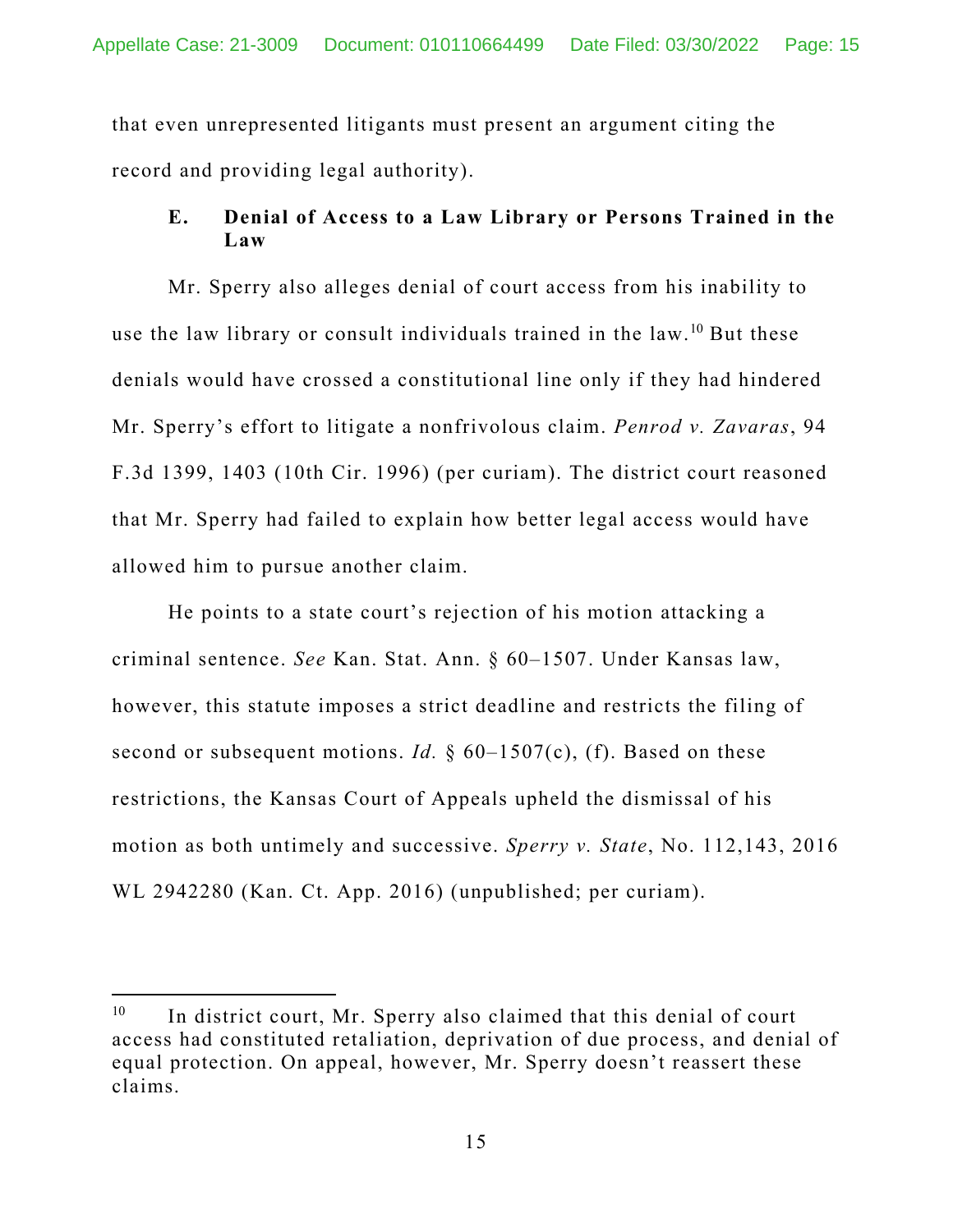In reviewing the constitutional claim for denial of court access, the district court reasoned that Mr. Sperry hadn't said how better legal access would have changed the outcome in state court. On appeal, Mr. Sperry doesn't address this reasoning. So we must affirm this ruling. *See Nixon v. City & Cty. of Denver*, 784 F.3d 1364, 1366 (10th Cir. 2015) (stating that the appellant must "explain what was wrong with the reasoning that the district court relied on in reaching its decision"); *see also Garrett v. Selby Connor Maddux & Janer*, 425 F.3d 836, 840–41 (10th Cir. 2005) (stating that even unrepresented litigants must present an argument citing the record and providing legal authority).

### **F. Seizure of Personal Property**

The prison restricted every inmate's personal belongings, stating that they had to fit in two small boxes. Based on this restriction, the defendants allegedly seized Mr. Sperry's belongings, including his legal materials. Based on these alleged seizures, Mr. Sperry claimed violations of the First Amendment, the Fourteenth Amendment's Due Process Clause,<sup>11</sup> a conspiracy to violate these amendments, and violation of the Racketeering Influenced and Corrupt Organizations Act.

 $11$  In the complaint, Mr. Sperry also claimed a denial of the Fourteenth Amendment's Equal Protection Clause. But on appeal, he doesn't reassert this claim.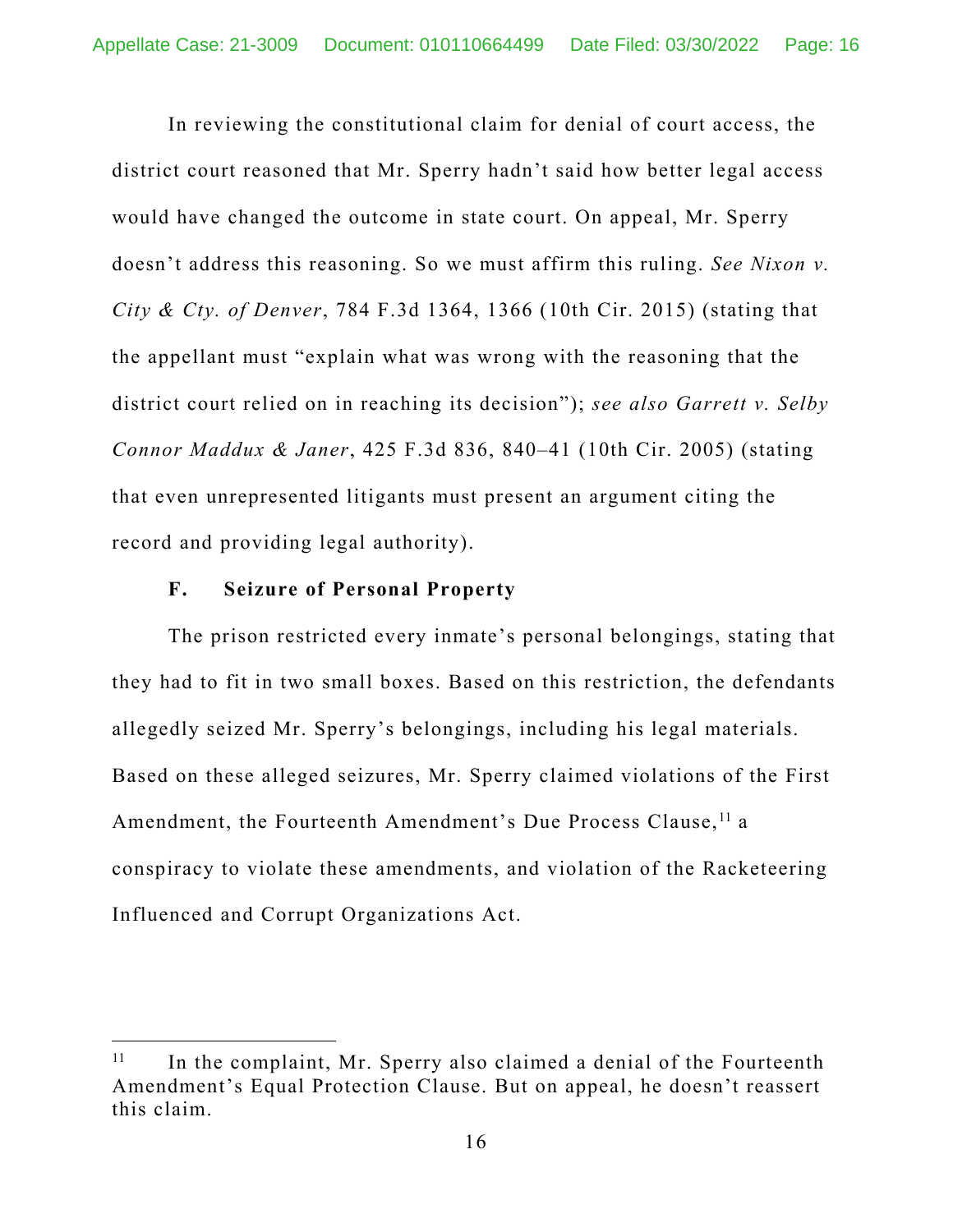The district court didn't address the First Amendment claim. We'd ordinarily remand for consideration of this claim, *see Tabor v. Hilti, Inc.*, 703 F.3d 1206, 1227 (10th Cir. 2013), but a remand is unnecessary because the claim was facially deficient, *see Fogle v. Pierson*, 435 F.3d 1252, 1262 (10th Cir. 2006).

As noted above, the First Amendment was violated if the seizure had hindered Mr. Sperry's effort to litigate a nonfrivolous claim. *Penrod v. Zavaras*, 94 F.3d 1399, 1403 (10th Cir. 1996) (per curiam). And on this claim, Mr. Sperry referred only to the state appellate court's rejection of his motion attacking a criminal sentence. *See Sperry v. State*, No. 112,143, 2016 WL 2942280 (Kan. Ct. App. 2016) (unpublished; per curiam). But again, Mr. Sperry hasn't shown how the seized materials would have helped him obtain a better outcome in that state-court appeal. We thus reject Mr. Sperry's reliance on the First Amendment. *See* Part II(E), above.

On the Fourteenth Amendment claim, the district court reasoned that the defendants had supplied due process by allowing Mr. Sperry to tell authorities where to send the seized items. Mr. Sperry doesn't question this reasoning, so we must affirm the ruling. *See Nixon v. City & Cty. of Denver*, 784 F.3d 1364, 1366 (10th Cir. 2015) (stating that the appellant must "explain what was wrong with the reasoning that the district court relied on in reaching its decision"); *see also Garrett v. Selby Connor Maddux & Janer*, 425 F.3d 836, 840–41 (10th Cir. 2005) (stating that even

17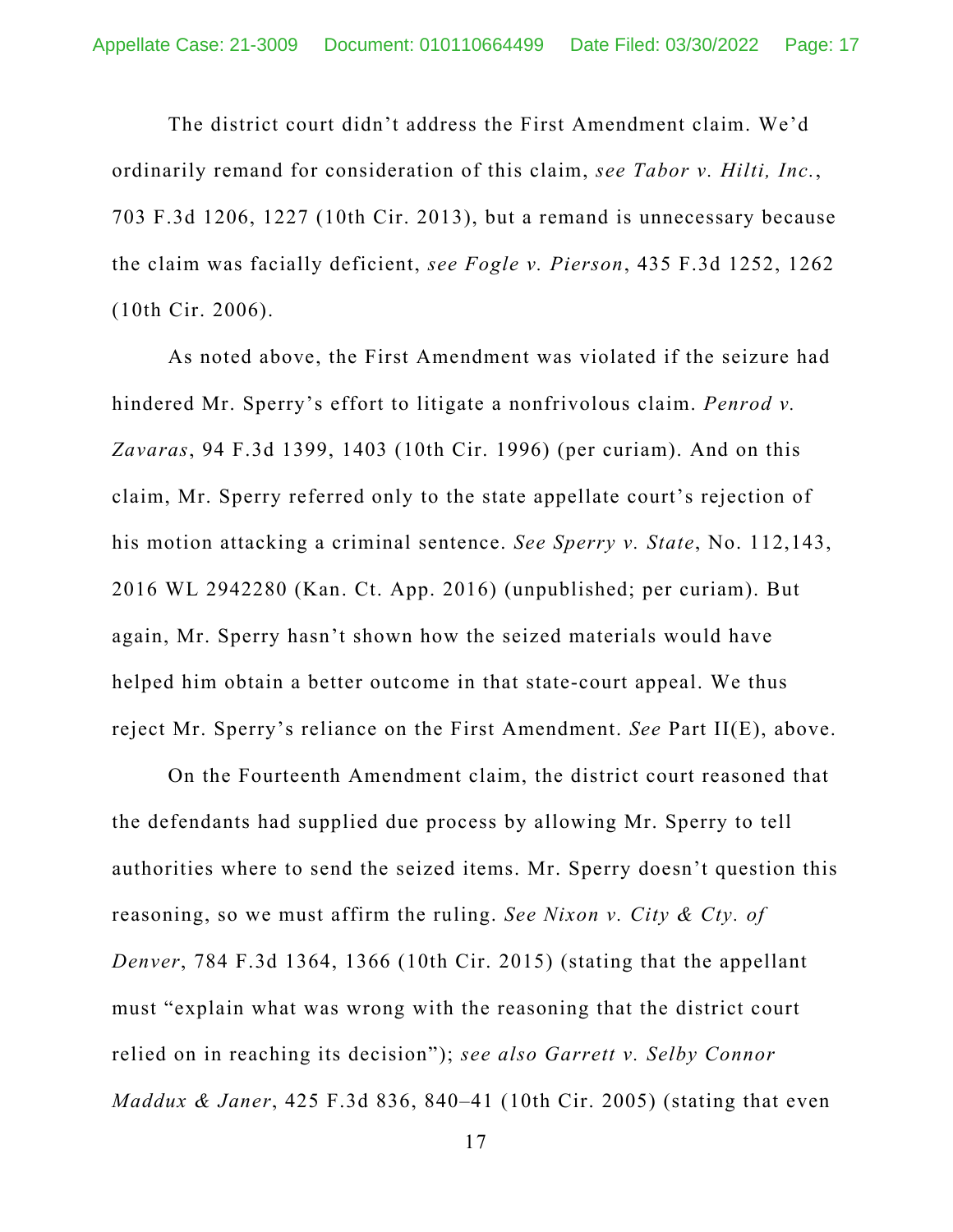unrepresented litigants must present an argument citing the record and providing legal authority).

On the claims involving conspiracy and violation of the Racketeering Influenced and Corrupt Organizations Act, Mr. Sperry says only that the seizure of his property "states a claim upon which relief could be had for . . . conspiracy to violate his rights by targeting his legal files for suits against [the Kansas Department of Corrections] and its agents, and RICO under 18 U.S.C. § 1964." Appellant's Opening Br. at 9.<sup>12</sup>

For a conspiracy claim, Mr. Sperry had to "allege specific facts showing an agreement and concerted action amongst the defendants." *Frasier v. Evans*, 992 F.3d 1003, 1024 (10th Cir. 2021) (quoting *Tonkovich v. Kan. Bd. of Regents*, 159 F.3d 504, 533 (10th Cir. 1998)). The district court regarded the conspiracy allegations as conclusory, and his appellate argument is no more specific. The same is true of the claim involving violation of the Racketeering Influenced and Corrupt Organizations Act. We thus uphold the rulings on the claims involving a conspiracy and violation of the Racketeering Influenced and Corrupt Organizations Act. *See Ashcroft v. Iqbal*, 556 U.S. 662, 678 (2009) ("Threadbare recitals of

<sup>&</sup>lt;sup>12</sup> Mr. Sperry also pleaded conspiracy claims in connection with his other constitutional theories. But in his appeal brief, he refers to the conspiracy claim only in connection with his placement in administrative segregation and the seizure of his belongings. Appellant's Opening Br. at 5, 9.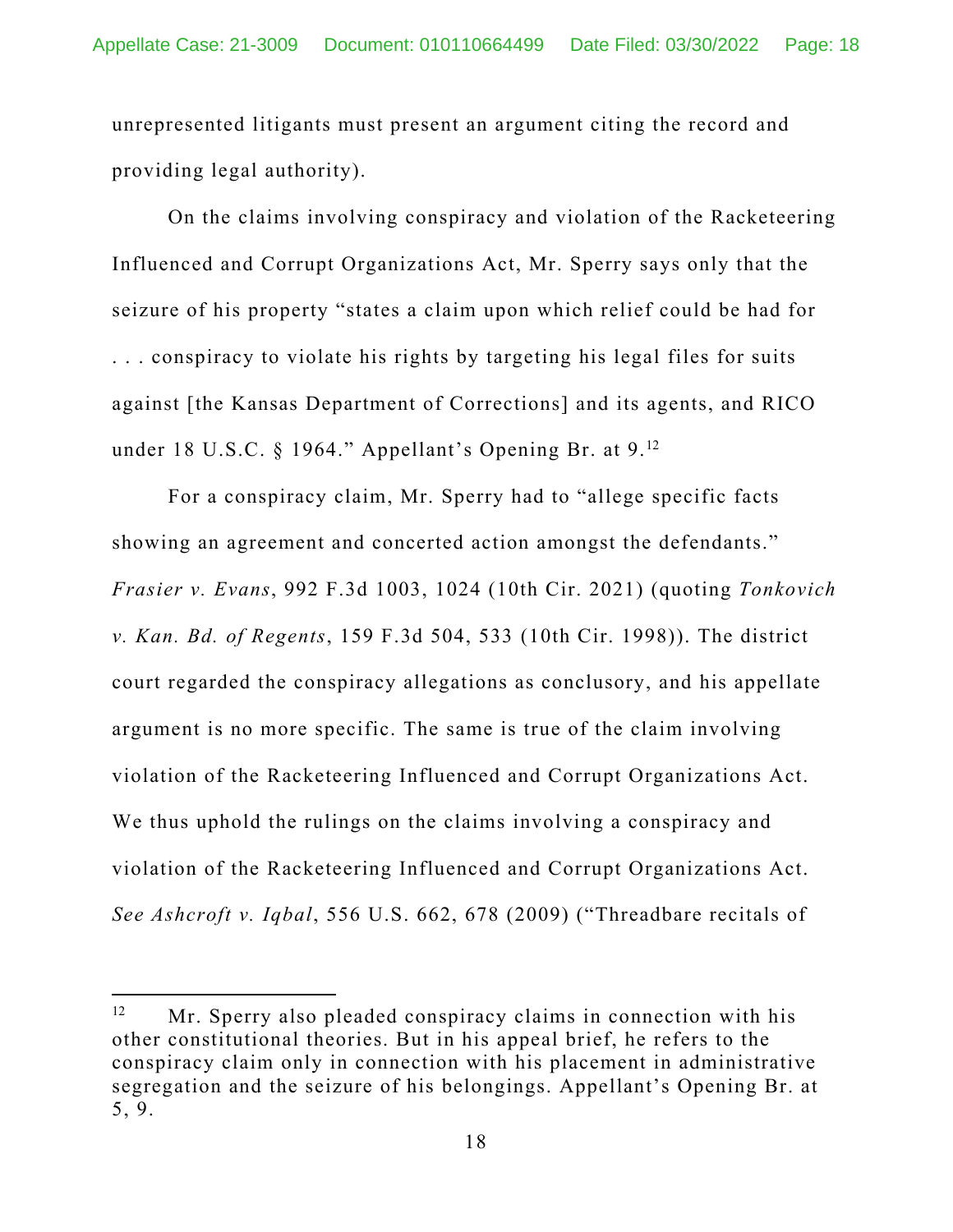the elements of a cause of action, supported by mere conclusory statements, do not suffice."); *Khalik v. United Air Lines*, 671 F.3d 1188, 1191 (10th Cir. 2012) ("[I]n examining a complaint under Rule 12(b)(6), we will disregard conclusory statements and look only to whether the remaining, factual allegations plausibly suggest the defendant is liable."); *Cummings v. Dean*, 913 F.3d 1227, 1235–36 (10th Cir. 2019) (declining to consider an argument consisting of "single conclusory sentence"); *Birch v. Polaris Indus., Inc.*, 812 F.3d 1238, 1249 (10th Cir. 2015) (declining to consider an argument that was "inadequately briefed" because it was "vague, confusing, conclusory, and unsupported by record evidence").

#### **G. Loss of Belongings after Their Seizure**

Mr. Sperry also claims that authorities lost his belongings, violating the Fourteenth Amendment's Due Process Clause.13 The district court rejected this claim, reasoning that Mr. Sperry had adequate postdeprivation remedies. Mr. Sperry doesn't challenge this reasoning, so we affirm this ruling. *See Nixon v. City & Cty. of Denver*, 784 F.3d 1364, 1366 (10th Cir. 2015) (stating that the appellant must "explain what was wrong with the reasoning that the district court relied on in reaching its decision"); *see also Garrett v. Selby Connor Maddux & Janer*, 425 F.3d

<sup>&</sup>lt;sup>13</sup> In the complaint, Mr. Sperry also claimed a denial of equal protection. But on appeal, he doesn't reassert this claim.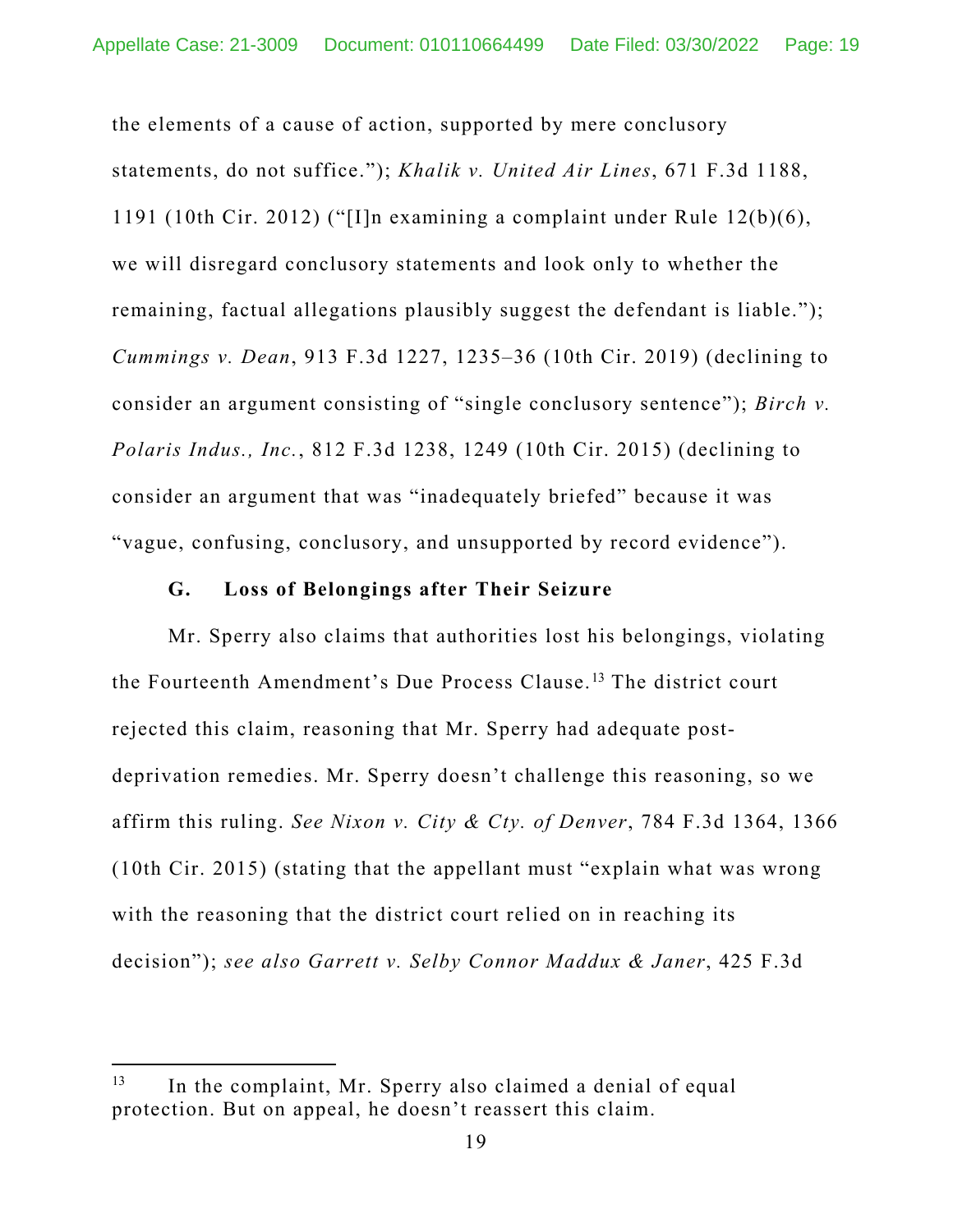836, 840–41 (10th Cir. 2005) (stating that even unrepresented litigants must present an argument citing the record and supporting legal authority).

### **H. Lack of Fairness in Disciplinary Proceedings**

Mr. Sperry also claims that his disciplinary proceedings were unfair. The district court rejected the claim, reasoning that the proceedings hadn't affected the duration of the sentence. Mr. Sperry again fails to address the district court's reasoning, so we must uphold the ruling. *See Nixon v. City & Cty. of Denver*, 784 F.3d 1364, 1366 (10th Cir. 2015) (stating that the appellant must "explain what was wrong with the reasoning that the district court relied on in reaching its decision"); *see also Garrett v. Selby Connor Maddux & Janer*, 425 F.3d 836, 840–41 (10th Cir. 2005) (stating that even unrepresented litigants must present an argument citing the record and providing legal authority).

#### **I. Deficiencies in the Prison's Grievance System**

In the complaint, Mr. Sperry also alleges that prison authorities made a mockery of the grievance system. The district court rejected these allegations, concluding that Mr. Sperry had failed to show hindrance to a nonfrivolous claim or a constitutional right to a grievance system. Mr. Sperry again fails to address the district court's reasoning, so we affirm the ruling. *See Nixon v. City & Cty. of Denver*, 784 F.3d 1364, 1366 (10th Cir. 2015) (stating that the appellant must "explain what was wrong with the reasoning that the district court relied on in reaching its decision"); *see* 

20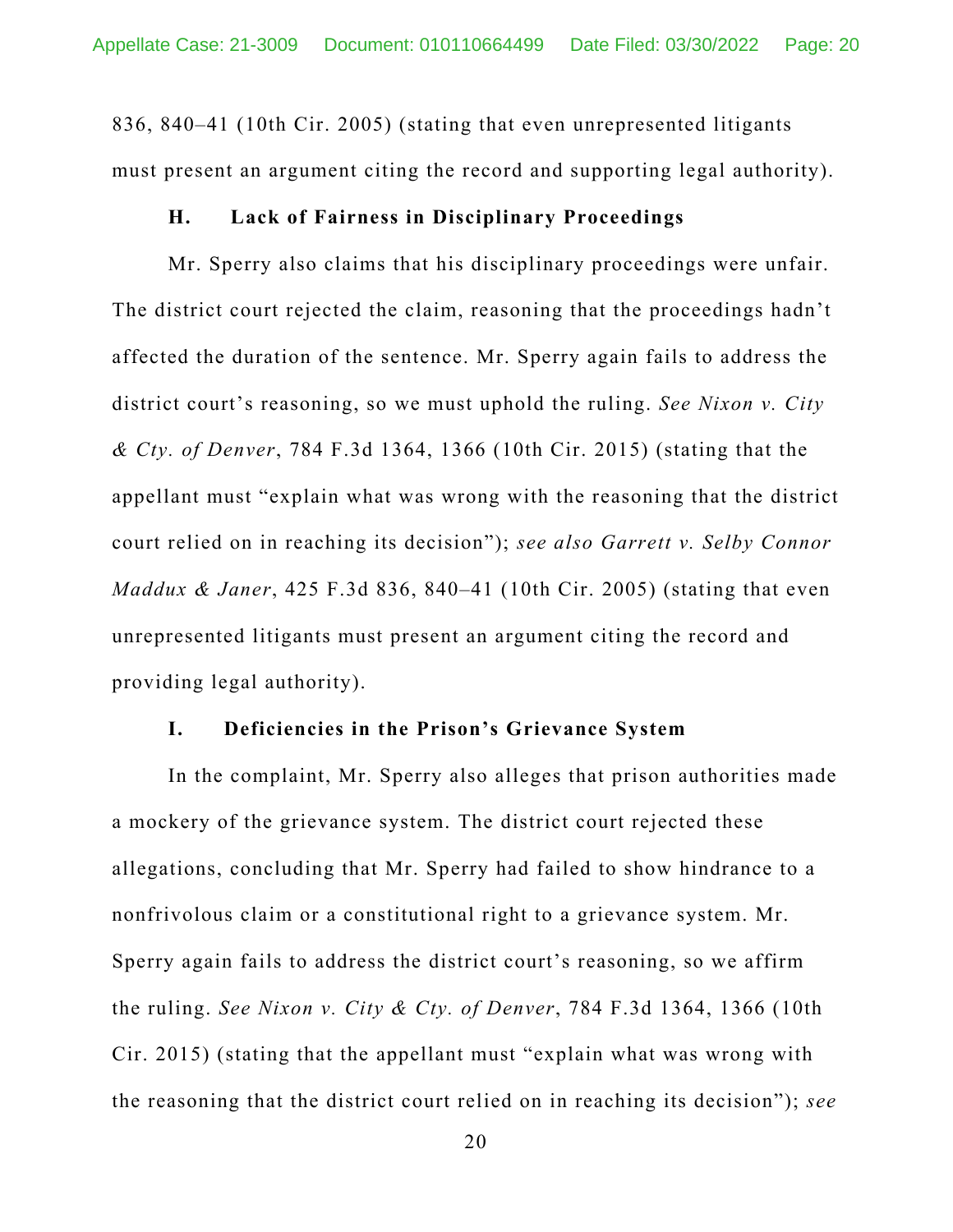*also Garrett v. Selby Connor Maddux & Janer*, 425 F.3d 836, 840–41 (10th Cir. 2005) (stating that even unrepresented litigants must present an argument citing the record and providing legal authority).

### **III. State-Law Claims**

In his appeal brief, Mr. Sperry invokes the Kansas Tort Claims Act and asserts claims for battery, breach of fiduciary duty, negligence, and outrage. These claims were properly dismissed.

#### **A. Battery**

In Kansas, a battery takes place only if the defendant makes contact or puts another in apprehension of contact. *Wilson v. Meeks*, 98 F.3d 1247, 1253 (10th Cir. 1996). But the complaint lacks any allegations of a touching or threatened touching by any of the defendants. So the district court properly dismissed this claim.

 Mr. Sperry argues on appeal that he was touched by the roaches and likens the roaches to dogs, insisting that a dog owner can incur liability for a battery when a dog attacks someone. But a dog owner owns and controls the dog, and the prison doesn't own or control the roaches. Given this difference, the district court properly dismissed the battery claim.

#### **B. Other State–Law Claims**

In his appeal brief, Mr. Sperry also sprinkles references to various other causes of action under Kansas law:

21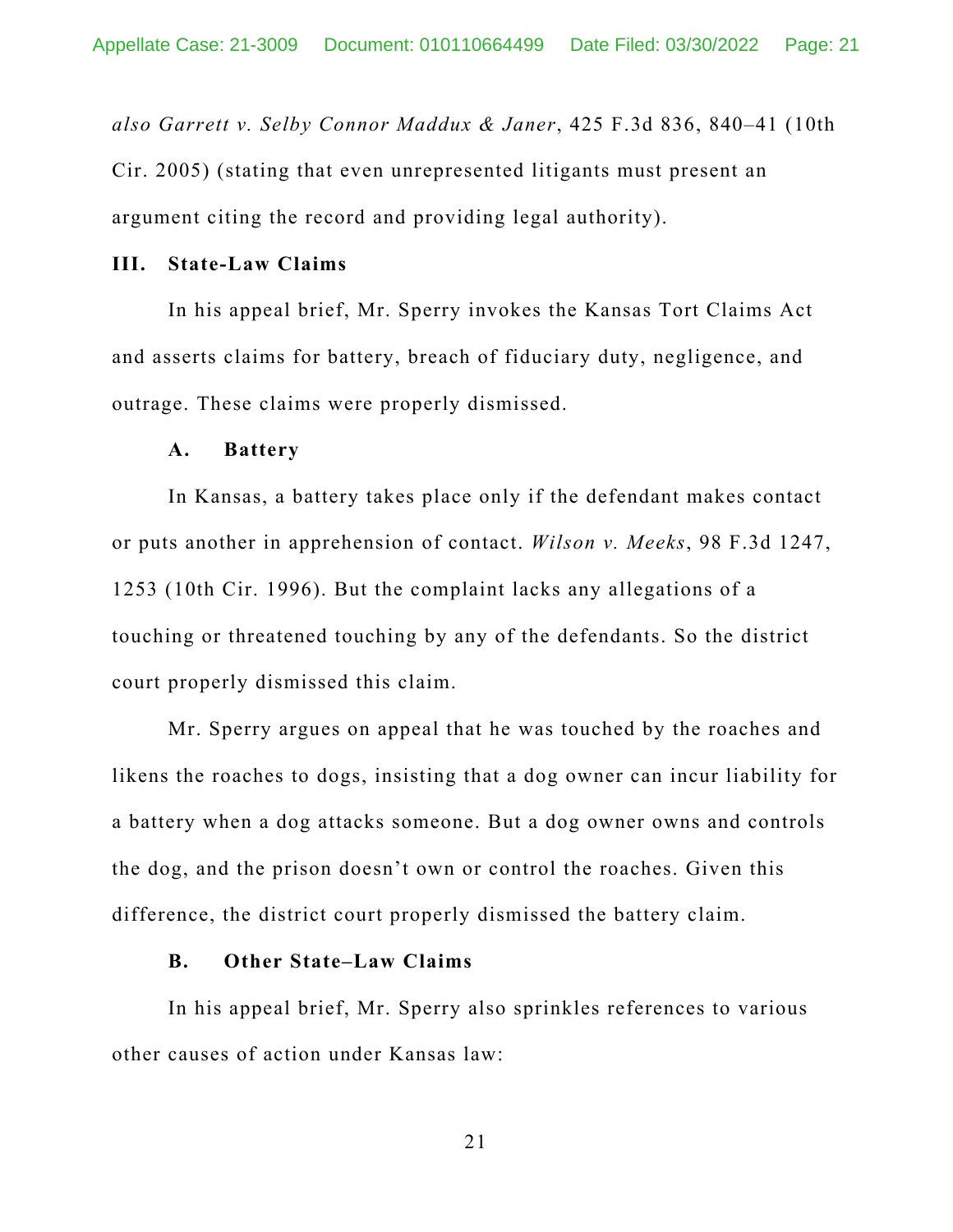- "If mistreatment of a confined person is a crime, it certainly constitutes a violation of the Prison officials['] fiduciary duty to protect Plaintiff from criminal abuse, and a jury could certainly find that torturing prisoners with roaches for 2½ months constitutes outrageous conduct." Appellant's Opening Br. at 6.
- "For the same reasons as the roach infestation, sleep deprivation constitutes the torts of battery, breach of fiduciary duty, outrageous conduct and negligence." *Id.* at 7.
- "[Seizure of his belongings] clearly states a claim upon which relief could be had for . . . state torts . . . ." *Id.* at 9.
- "He is also protected from loss by [Kansas Department of Corrections] and its agents due to intentional or negligent seizure, damage or loss of his property by [the Kansas Department of Corrections'] agents. K.S.A. 75–6101 et seq." *Id.*
- "[T]he Kansas Tort Claims Act protects him from these corrupt disciplinary proceedings as this is a diversity jurisdiction case. 75–6101 et seq." *Id.* at 10.
- "These privileges and rights [available to inmates in general population and denied to inmates in administrative segregation] are protected by the Kansas Tort Claims Act under K.S.A. 75– 6101 et seq." *Id.* at 11.

In these statements, Mr. Sperry does not adequately develop an argument involving the Kansas Tort Claims Act or a cause of action for breach of fiduciary duty, negligence, or outrage. We thus do not consider these references as distinct arguments. *See Adler v. Wal-Mart Stores, Inc.*, 144